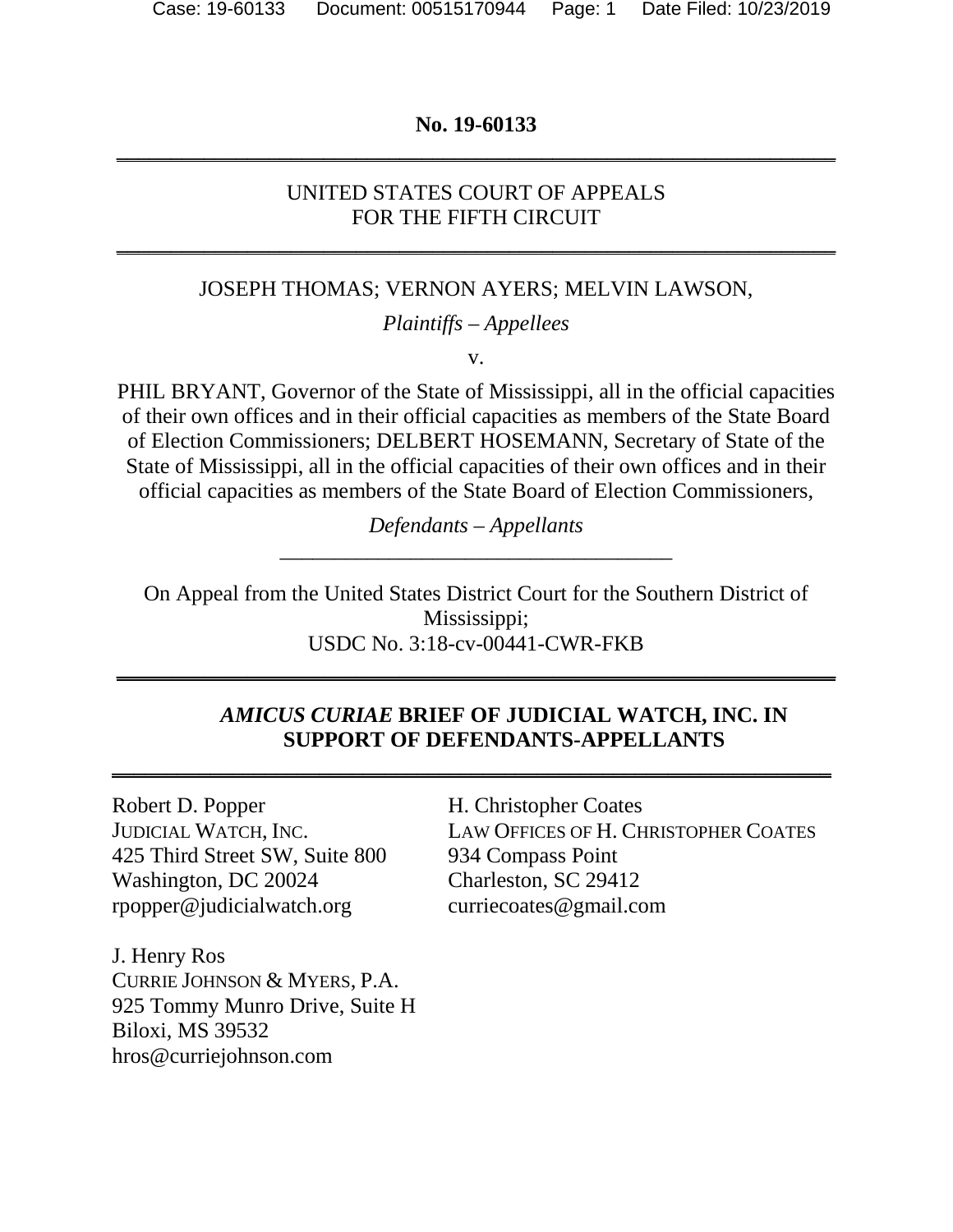Case: 19-60133 Document: 00515170944 Page: 2 Date Filed: 10/23/2019

#### **CERTIFICATE OF INTERESTED PERSONS**

The undersigned counsel of record certifies that the following listed persons and entities as described in the fourth sentence of Fifth Circuit Rule 28.2.1 have an interest in the outcome of this case. Pursuant to Federal Rules of Appellate Procedure 26.1(a), *amicus curiae* Judicial Watch, Inc. hereby submits that it is a registered  $501(c)(3)$  educational non-profit organization, that it is a private nonpublicly held corporation, and that it has no parent corporation. No publicly held corporation or parent corporation owns ten percent (10%) or more of Judicial Watch's stock. Judicial Watch further certifies that, in addition to the persons and entities identified in the briefs of Plaintiffs-Appellees and Defendants-Appellants, the following persons may have an interest in the outcome of this case:

Judicial Watch, Inc. (*amicus curiae*) Robert D. Popper (*counsel for amicus curiae*) Coates, H. Christopher (*counsel for amicus curiae*) J. Henry Ros (*counsel for amicus curiae*)

October 23, 2019 Respectfully submitted,

*/s/ J. Henry Ros* 

J. Henry Ros Currie Johnson & Myers, P.A. 925 Tommy Munro Drive, Suite H Biloxi, MS 39532 hros@curriejohnson.com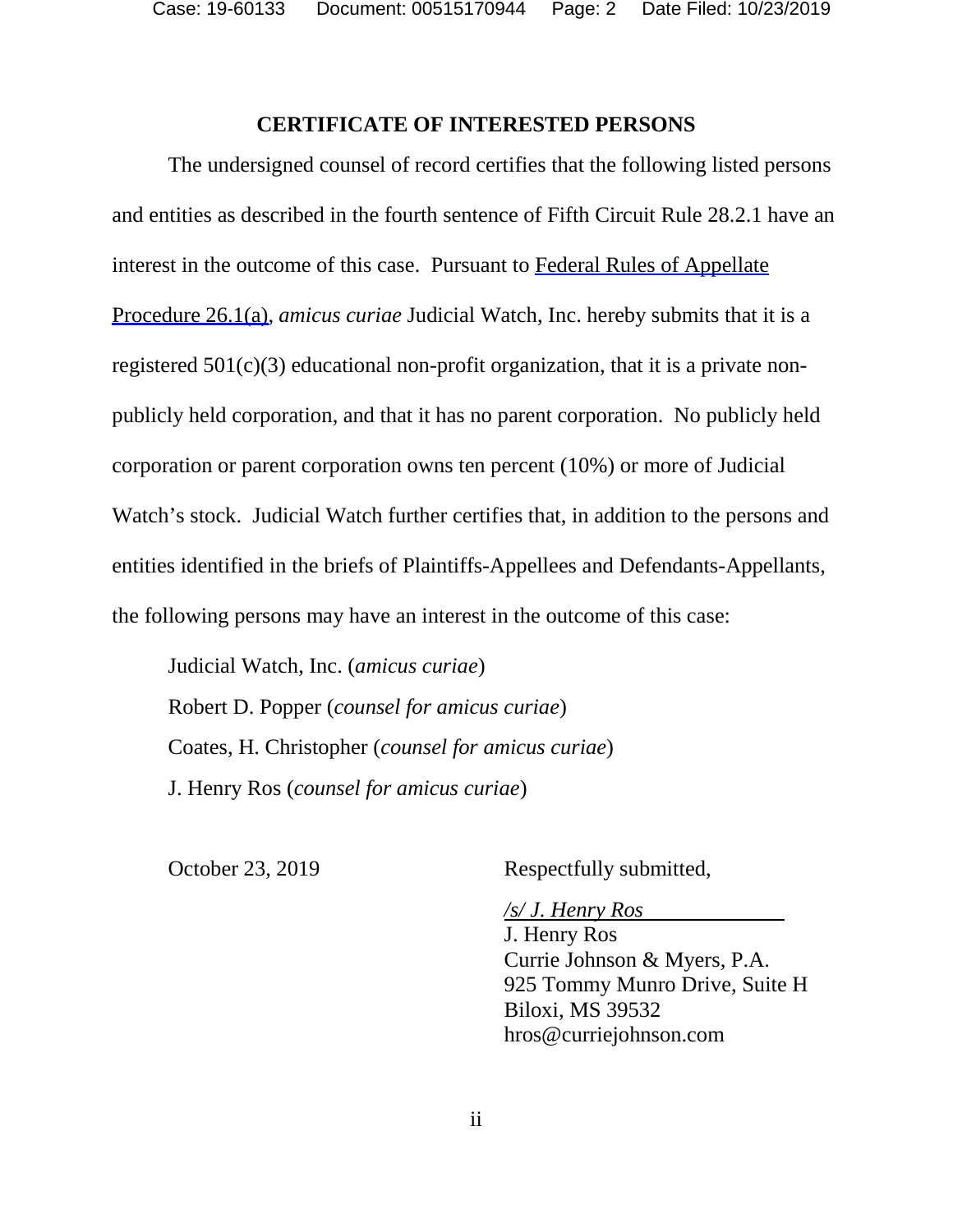# **TABLE OF CONTENTS**

# **Page**

| $\mathbf{I}$ .<br>As a Matter of Statutory Construction, the Application of<br>"Constitutionality" in § 2284 is Cut Off by the Use of a Determiner,<br>and Thus It Does Not Modify "Any Statewide Legislative Body."2<br>The District Court Erred When It Relied Upon the Number of African<br>II. |
|----------------------------------------------------------------------------------------------------------------------------------------------------------------------------------------------------------------------------------------------------------------------------------------------------|
| American Candidates Elected to the Mississippi Senate as Probative                                                                                                                                                                                                                                 |
|                                                                                                                                                                                                                                                                                                    |
|                                                                                                                                                                                                                                                                                                    |
|                                                                                                                                                                                                                                                                                                    |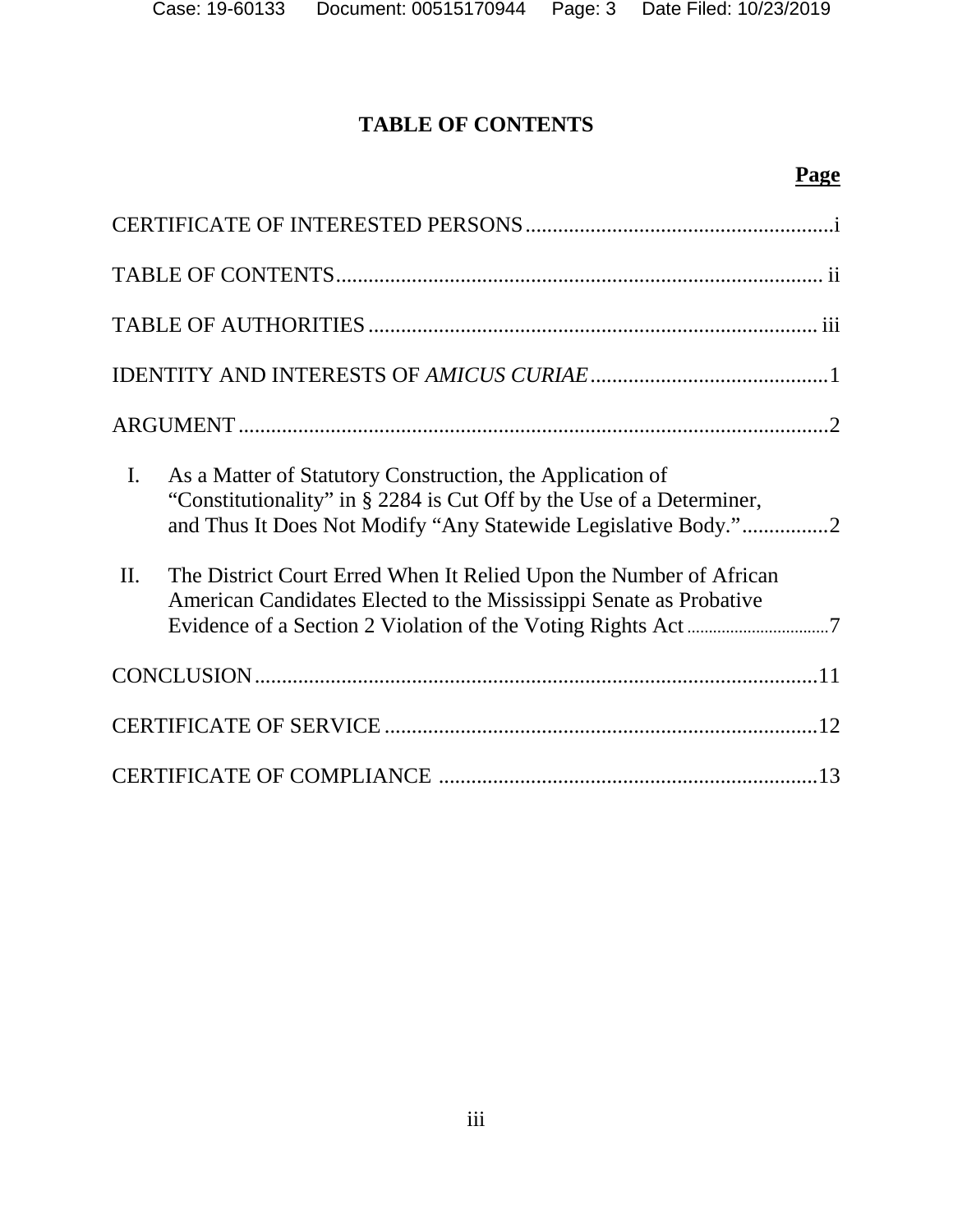## **TABLE OF AUTHORITIES**

| <b>Cases</b><br>Page(s)                                              |  |
|----------------------------------------------------------------------|--|
|                                                                      |  |
|                                                                      |  |
|                                                                      |  |
| League of Women Voters of North Carolina v. State of North Carolina, |  |
|                                                                      |  |
| Mo. State Conf. of the NAACP v. Ferguson-Florissant Sch. Dist.,      |  |
|                                                                      |  |
| Ohio Democratic Party v. Husted,                                     |  |
|                                                                      |  |
|                                                                      |  |
| State of North Carolina v. League of Women Voters of North Carolina, |  |
| <i>Thomas v. Bryant, Case No. 3:18-CV-441-CWR-FKB,</i>               |  |
| <i>Thomas v. Bryant, Case No. 3:18-CV-441-CWR-FKB,</i>               |  |
|                                                                      |  |
|                                                                      |  |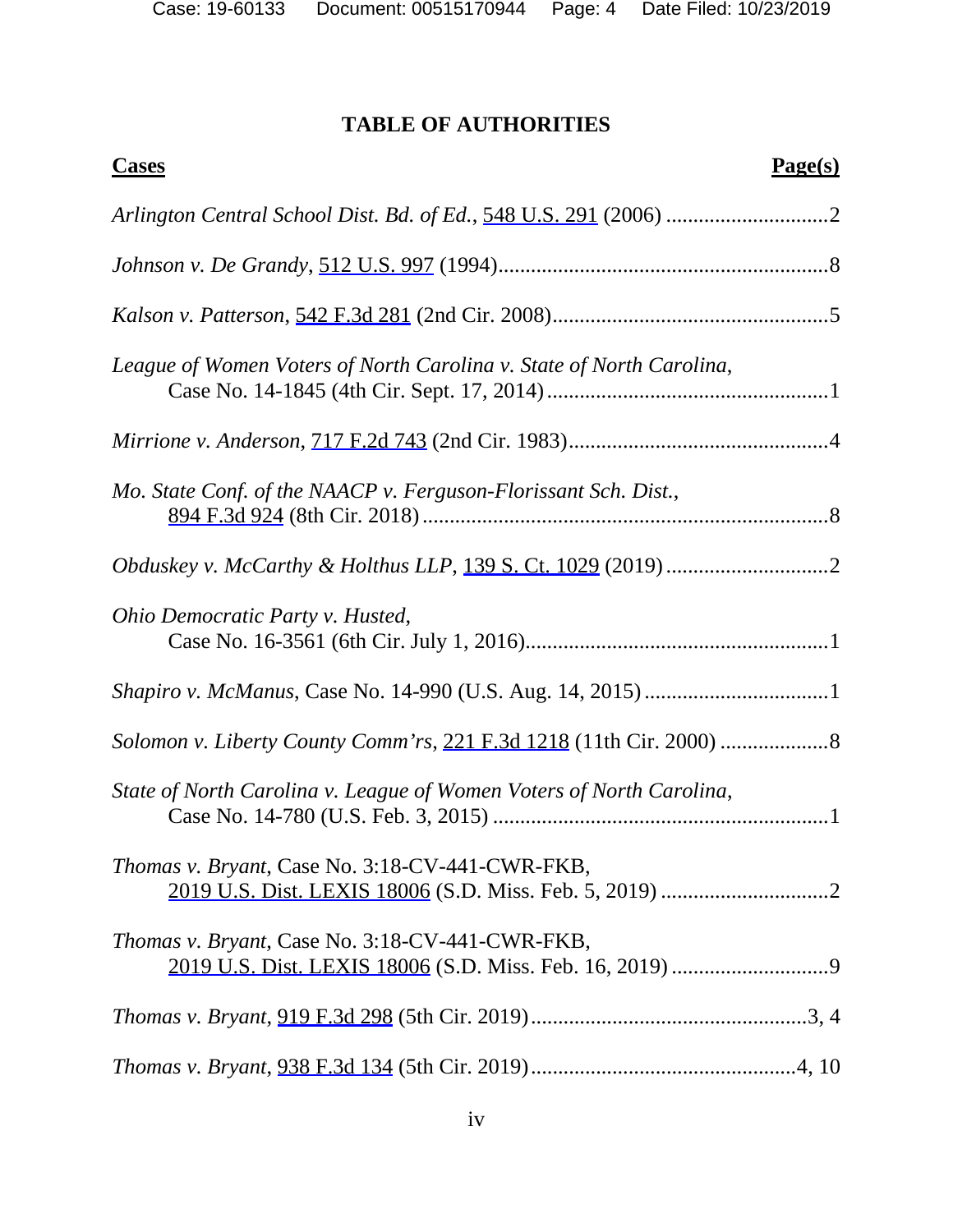| United States ex rel. Vaughn v. United Biologics, L.L.C., |  |
|-----------------------------------------------------------|--|
| <b>Statutes</b>                                           |  |
|                                                           |  |
|                                                           |  |
| <b>Other Authorities</b>                                  |  |
| $A = -1$                                                  |  |

| ANTONIN SCALIA & BRYAN A. GARNER, READING LAW: |  |  |
|------------------------------------------------|--|--|
|                                                |  |  |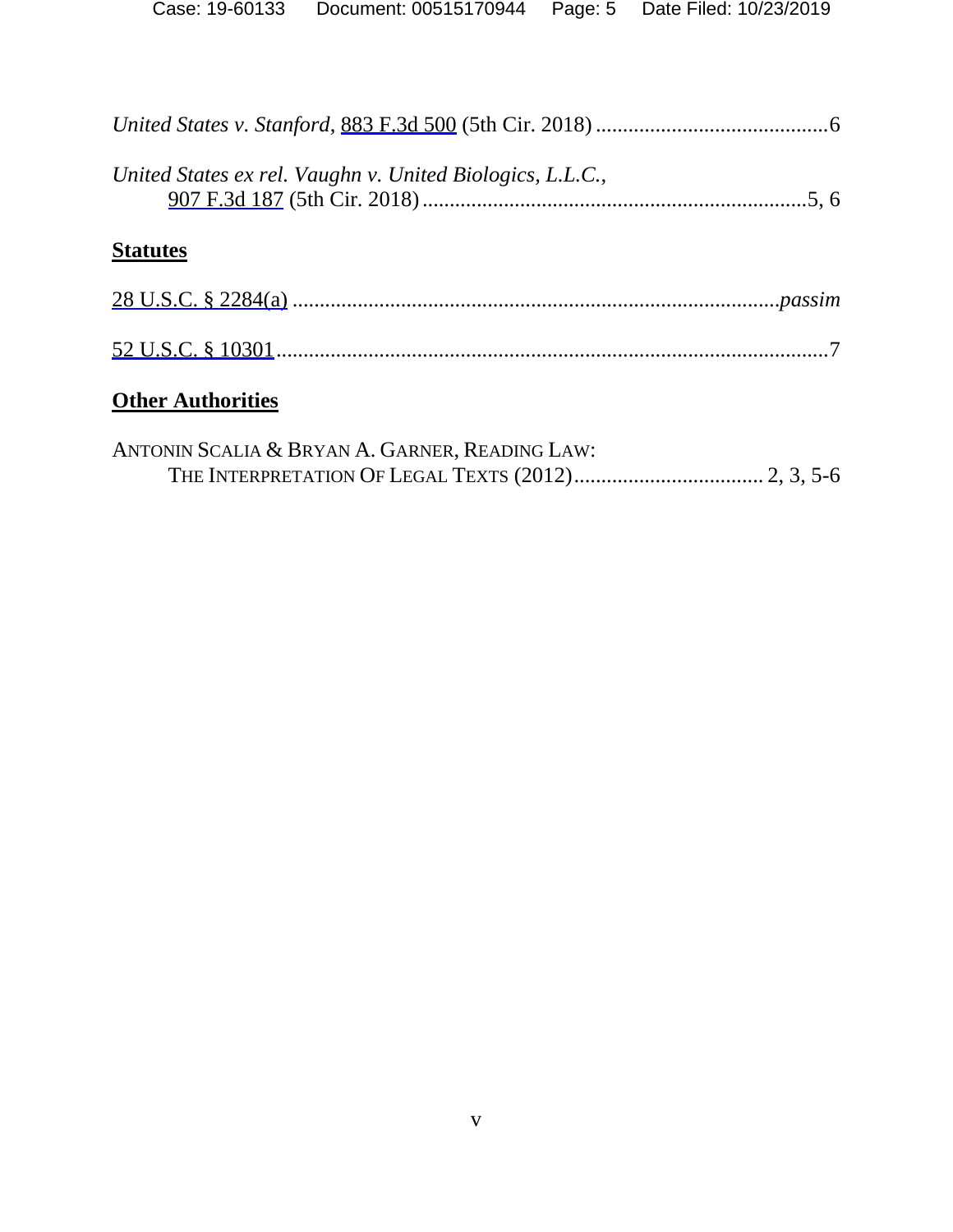#### **IDENTITY AND INTERESTS OF** *AMICUS CURIAE*

Judicial Watch is a non-partisan, public interest organization headquartered in Washington, DC. Founded in 1994, Judicial Watch seeks to promote accountability, transparency and integrity in government, and fidelity to the rule of law. In furtherance of these goals, Judicial Watch files amicus curiae briefs on issues involving both Section 2 of the Voting Rights Act and 28 U.S.C. § 2284(a) and prosecutes lawsuits on matters it believes are of public importance. *See, e.g., Ohio Democratic Party v. Husted*, Case No. 16-3561 (6th Cir. July 1, 2016) (Voting Rights Act Section 2 lawsuit concerning early voting period); *State of North Carolina, et al. v. League of Women Voters of North Carolina, et al.*, Case No. 14-780 (U.S. Feb. 3, 2015) (Section 2 challenge to voter ID and other election laws); *League of Women Voters of North Carolina et al. v. State of North Carolina, et al.*, Case No. 14-1845 (4th Cir. Sept. 17, 2014); *Shapiro v. McManus*, Case No. 14-990 (U.S. Aug. 14, 2015) (challenge to Fourth Circuit's standard for convening three-judge panels under  $28 \text{ U.S.C. }$  \$  $2284(a)$ .<sup>[1](#page-5-0)</sup>

 $\overline{\phantom{a}}$ 

<span id="page-5-0"></span>Pursuant to FED. R. APP. P. 29(a)(4)(E), Judicial Watch, Inc. and its counsel certify that this brief was not authored in whole in or part by any party's counsel; that no party or party's counsel contributed money to fund preparing or submitting this brief; and that no person other than Judicial Watch, Inc., and its members contributed money to fund preparing or submitting this brief. Judicial Watch, Inc. further certifies that it obtained prior consent from all parties to the filing of this brief.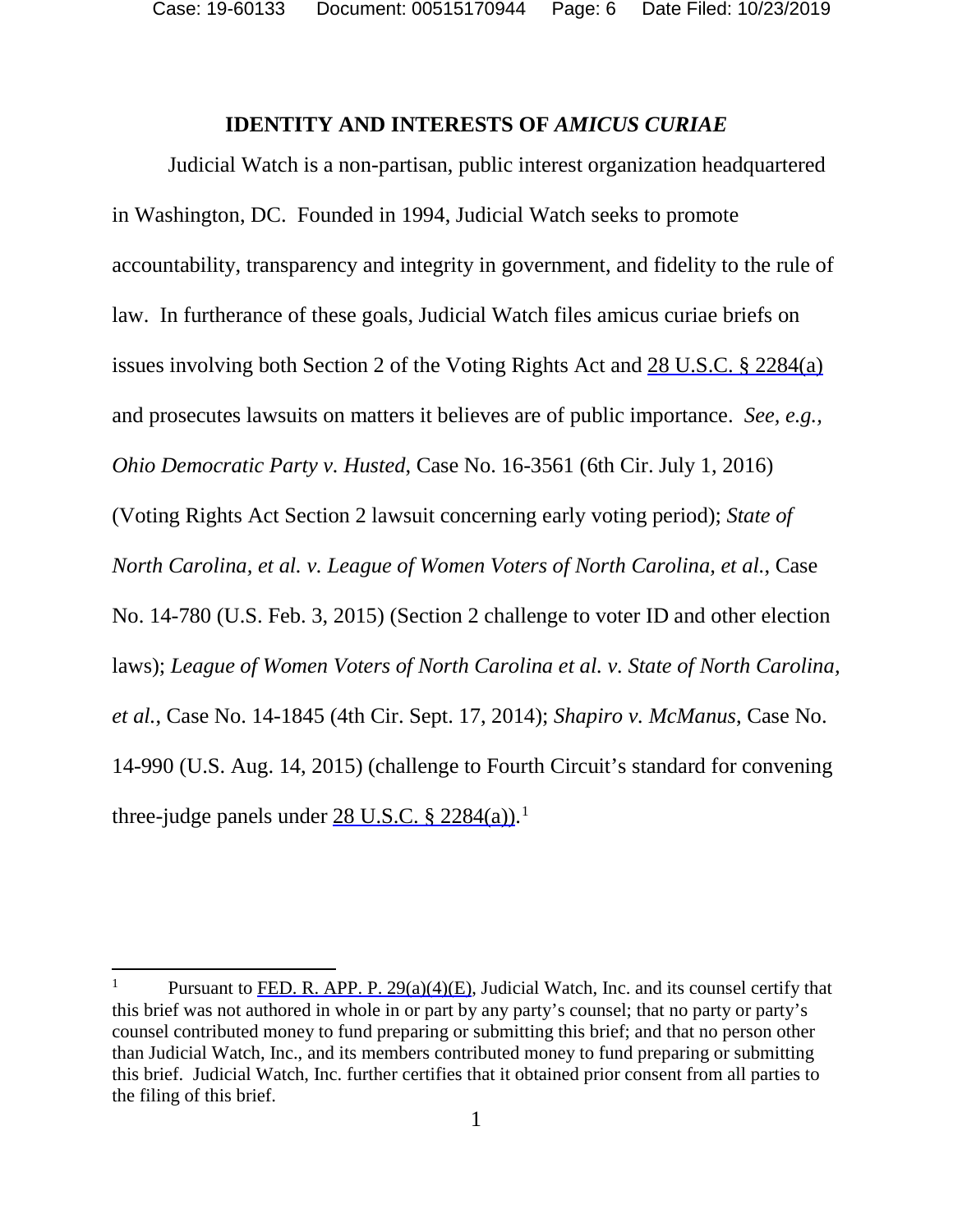#### **ARGUMENT**

## **I. As a Matter of Statutory Construction, the Application of "Constitutionality" in § 2284 is Cut Off by the Use of a Determiner, and Thus It Does Not Modify "Any Statewide Legislative Body."**

"A district court of three judges shall be convened . . . when an action is filed challenging the constitutionality of the apportionment of congressional districts or the apportionment of any statewide legislative body." 28 U.S.C. § 2284(a). In its decision rejecting the application of this statute, the district court concluded that "[t]he term 'the constitutionality of' modifies all of the phrases which follow it, per the series-qualifier canon of construction." *Thomas v. Bryant*, Case No. 3:18-CV-441-CWR-FKB, 2019 U.S. Dist. LEXIS 18006, at \*5 (S.D. Miss. Feb. 5, 2019), citing ANTONIN SCALIA & BRYAN A. GARNER, READING LAW: THE INTERPRETATION OF LEGAL TEXTS 147 (2012). The district court thus determined that "the constitutionality of" modifies the second phrase, so that a challenge must be to the "constitutionality" of a "statewide legislative body" for a three-judge court to be necessary, notwithstanding its concession that this reading of the statute rendered the words "the apportionment of" superfluous. *Id.* at \*6. But courts "generally presum[e] that statutes do not contain surplusage." *Obduskey v. McCarthy & Holthus LLP*, 139 S. Ct. 1029, 1037 (2019), quoting *Arlington Central School Dist. Bd. of Ed.*, 548 U.S. 291, 299 n.1 (2006).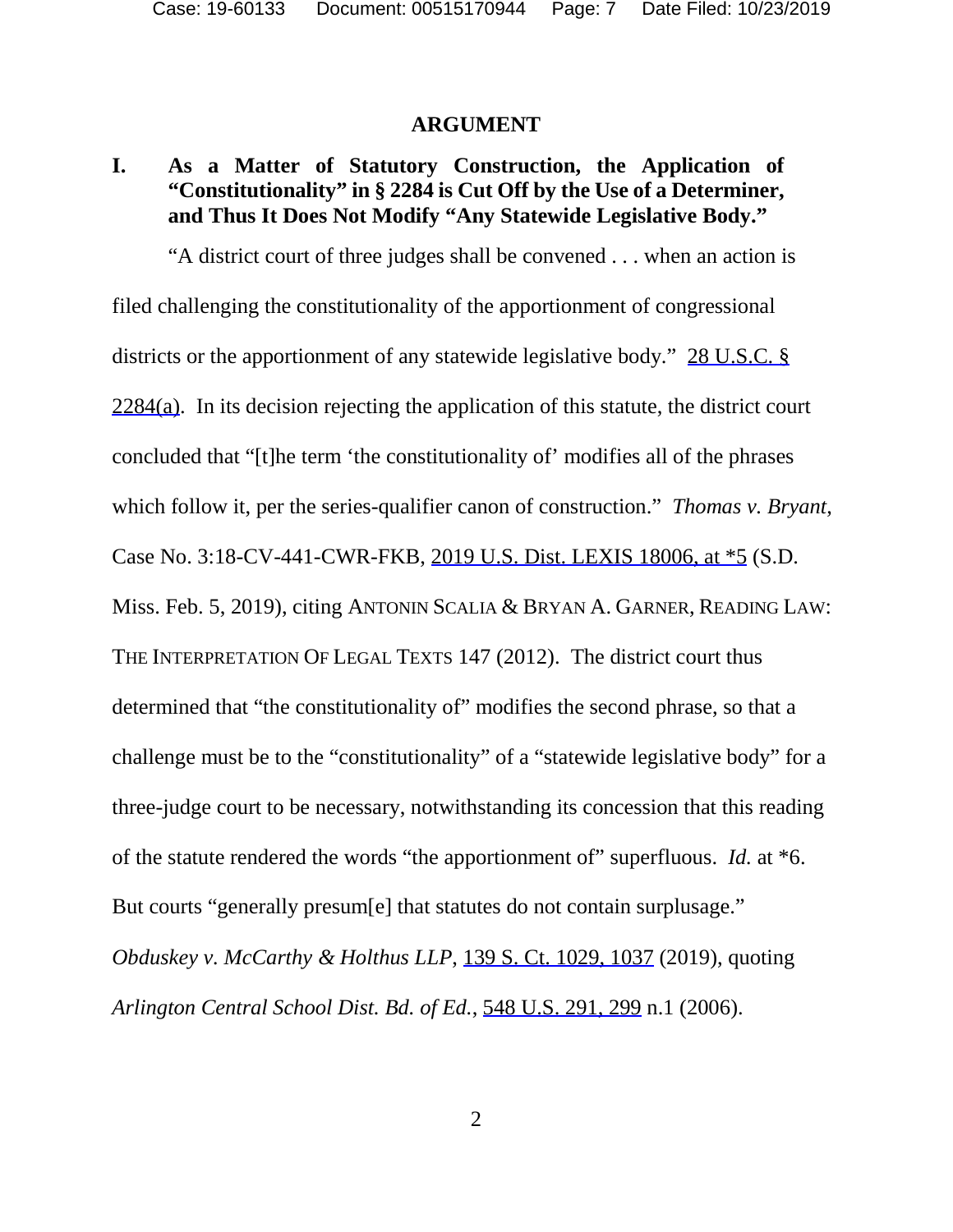Judicial Watch respectfully submits that the district court applied the "seriesqualifier canon" incorrectly. In her dissent from the motions panel, Judge Clement described that canon as follows: "When there is a straightforward, parallel construction that involves all nouns or verbs in a series, a prepositive or postpositive modifier normally applies to the whole series." *Thomas v. Bryant*, 919 F.3d 298, 322 (5th Cir. 2019) (Clement, J., dissenting), citing SCALIA & GARNER at 147. "A typical example is the phrase '*Forcibly assaults, resists, opposes, impedes, intimidates, or interferes with*,' in which the modifier '*forcibly* modifies each verb in the list.'" *Id.*, citing SCALIA & GARNER at 148.

Yet just as important as determining when a qualifier *does* modify a series is determining when it *does not*. The main way to limit the application of a qualifier is to insert a "determiner" before any term that is not supposed to be modified:

The typical way in which syntax would suggest no carryover modification is that a determiner (*a*, *the*, *some*, etc.) will be repeated before the second element: [for example,] *The charitable institutions or the societies* (the presence of the second *the* suggests that the societies need not be charitable).

*Id.*, quoting SCALIA & GARNER at 148.

This rule explains the structure of 28 U.S.C. § 2284(a). The statute requires a three-judge court for actions "challenging the constitutionality of the apportionment of congressional districts or *the apportionment* of any statewide legislative body." (emphasis added). Repeating the phrase "the apportionment"—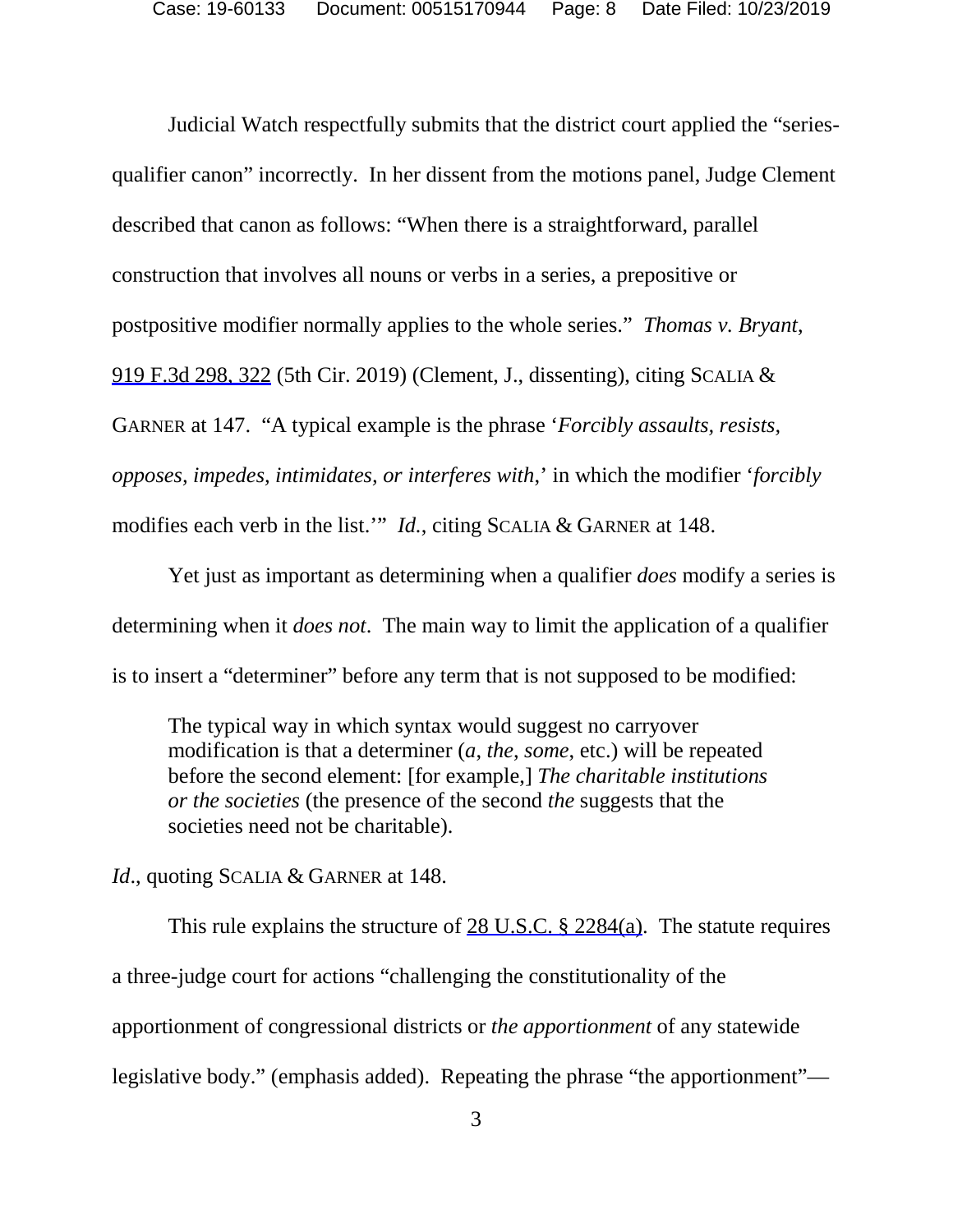in other words, using it as a "determiner"—shows that the word "constitutionality" is not meant to modify the phrase that follows, "any statewide body."<sup>[2](#page-8-0)</sup> That this approach is correct is confirmed by the fact that the meaning of a hypothetical statute that omitted the determiner would be crystal clear. If the statute referred instead to actions "challenging the constitutionality of the apportionment of congressional districts or of any statewide legislative body," then the term "constitutionality" would indisputably apply to both phrases.

The majority of the merits panel found that Appellants' interpretation of § 2284(a) conflicted with the "settled understanding" of circuit and district courts that "§ 2 challenges to state legislative maps [are] single-judge matters[.]" *Thomas v. Bryant*, 938 F.3d 134, 145 (5th Cir. 2019) (alterations bracketed). Yet, even cases cited by the majority opinion illustrate how courts can misapply § 2284(a). *Id.*, n.32. For example, in *Mirrione v. Anderson*, 717 F.2d 743 (2nd Cir. 1983), a single judge dismissed both § 2 *and constitutional* challenges to New York State's legislative reapportionment plan. On appeal, the Second Circuit never addressed the fact that the single judge lacked jurisdiction to hear the constitutional claims under  $\S 2284(a)$  before it simply affirmed the dismissal.<sup>[3](#page-8-1)</sup> In a later opinion,

<span id="page-8-0"></span> $\overline{2}$ <sup>2</sup> The determiner is the phrase "the apportionment."<br> $\frac{3}{2}$  Courts treat  $\frac{8}{2}$  2284 as invigibitional. See Thomas.

<span id="page-8-1"></span><sup>3</sup> Courts treat § 2284 as jurisdictional. *See Thomas*, 919 F.3d at 304 (collecting cases).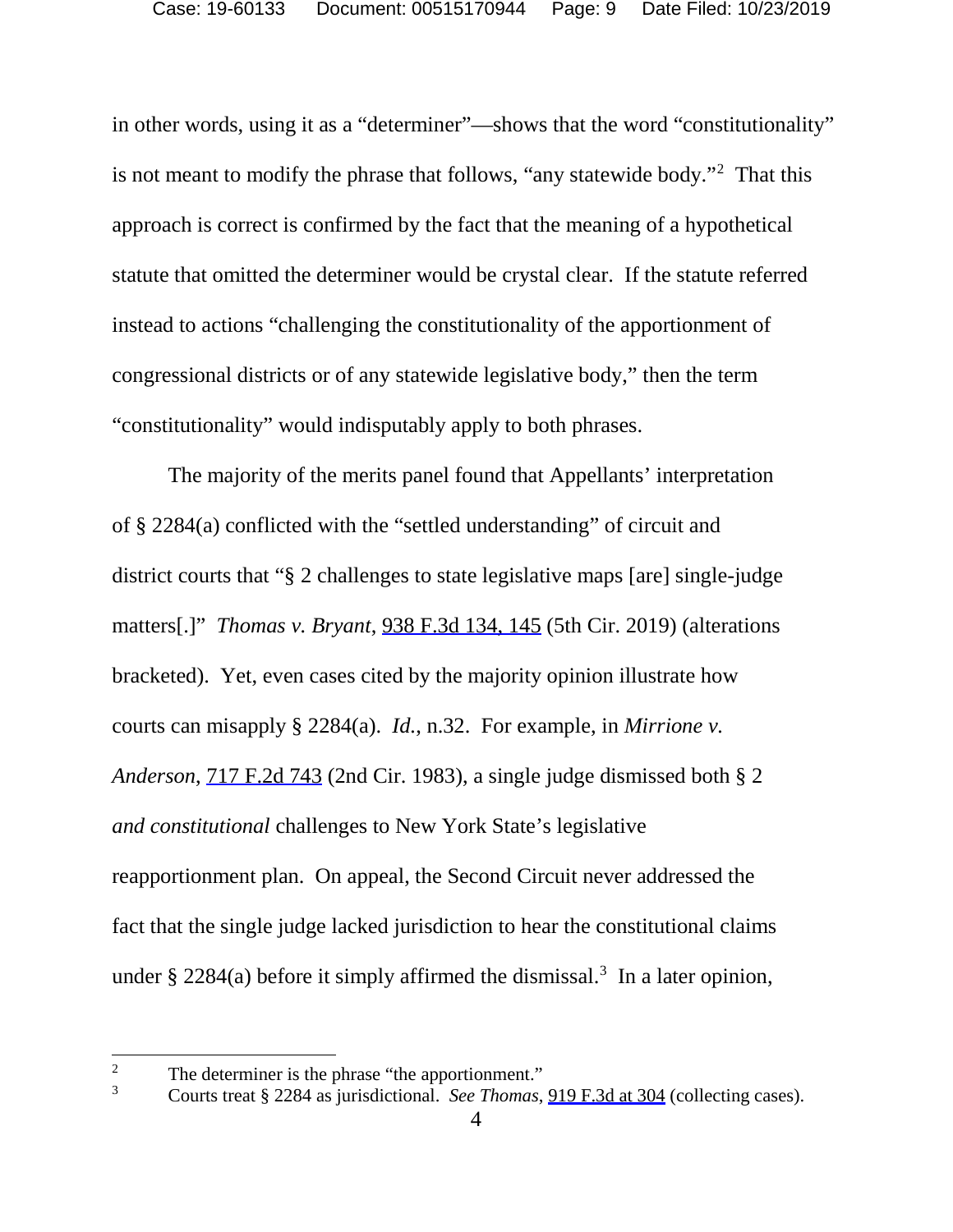the Second Circuit found § 2284(a) to be jurisdictional, requiring district courts to automatically convene a three-judge panel, unless the claim is wholly insubstantial. *Kalson v. Patterson*, 542 F.3d 281, 287 (2nd Cir. 2008). Given how infrequently § 2 results cases are pursued independently without constitutional claims under the Fourteenth or Fifteenth Amendments, it is difficult to find any consistency in how courts apply § 2284.

Canons of statutory construction were developed to interpret statutory language. Common usage *does* incorporate determiners to shape meaning. There is an obvious difference between "a solid wall or a fence," meaning only the wall is solid, and "a solid wall or fence," where solid modifies both wall and fence. *See*  SCALIA & GARNER at 149. The difference is the determiner, "a." This Court applied the rule of determiners in *United States ex rel. Vaughn v. United Biologics, L.L.C.*, 907 F.3d 187 (5th Cir. 2018). The False Claims Act provides that an action "may be dismissed only if the court and the Attorney General give written consent to the dismissal and their reasons for consenting." *Id.* at 195. The plaintiffs argued "that the modifier 'written' applies both to 'consent' and to 'reasons for consenting,' so it was entitled to a written explanation" for the relevant consent. *Id.* The Court noted that that "[t]he typical way to break the series" to which a modifier may apply "is to insert a determiner." *Id.*, citing SCALIA & GARNER at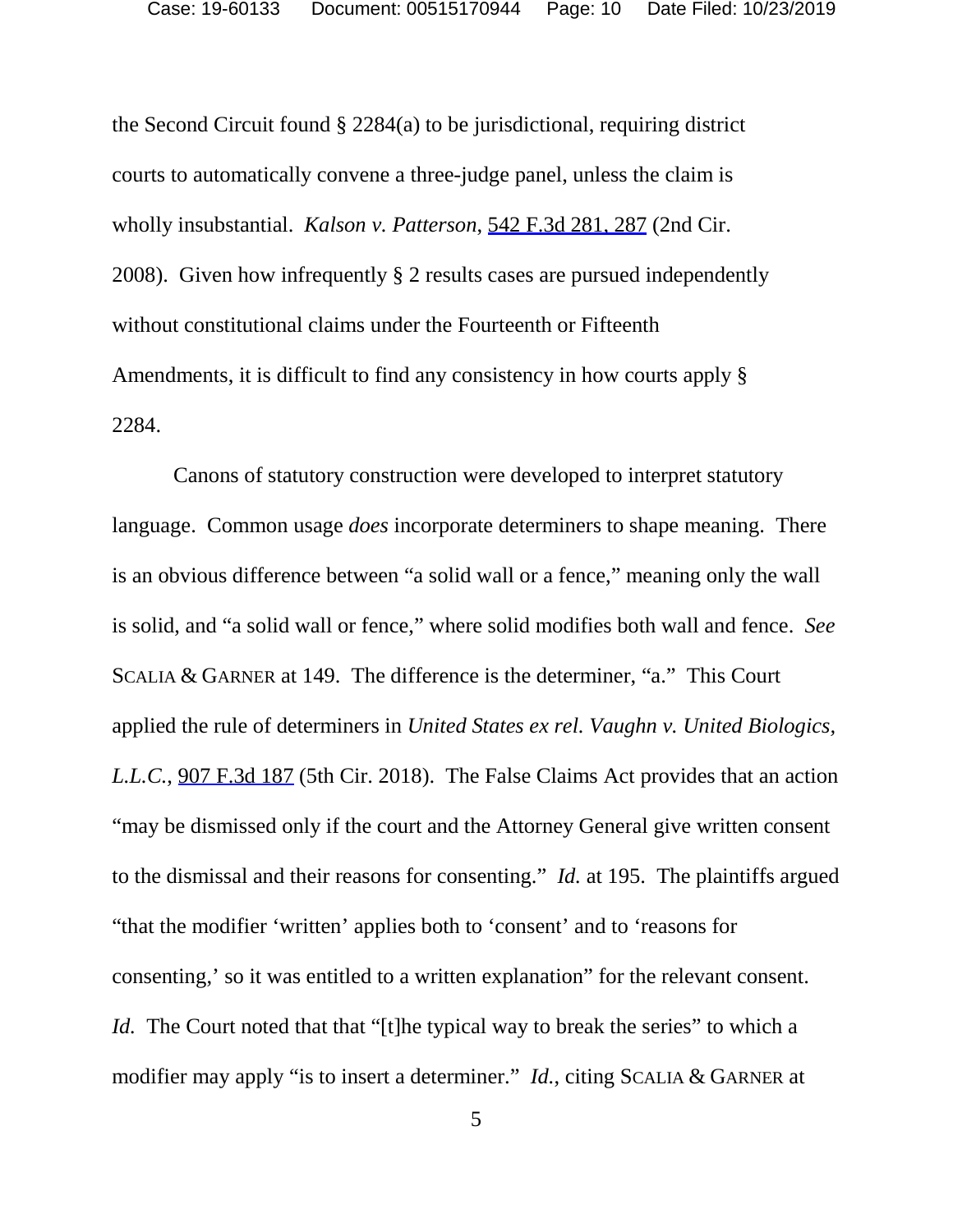148. The Court rejected the plaintiffs' argument, in that case because of a single word: "the possessive determiner, 'their,' is attached to the second noun in the list, 'reasons.' This makes clear that 'written' was not intended to modify both 'consent' and 'reasons.'" *Id.*

In the same way here, the presence of a determiner before the phrase "any statewide legislative body" in § 2284(a) means that the earlier phrase "the constitutionality of" was *not* meant to modify that second phrase. The plain language of the statute simply does not require that a challenge to a statewide legislative body must concern a constitutional claim in order for three judges to be required. *See United States ex rel. Vaughn*, 907 F.3d at 196 (where a determiner limited the reach of a modifier, "Congress has clearly communicated its intent through the text of the statute"). *United States v. Stanford*, 883 F.3d 500, 511 (5th Cir. 2018) (once a statute is determined to be "unambiguous, and does not lead to an 'absurd result,' the court's inquiry begins and ends with the plain meaning of that language" $)$ .<sup>[4](#page-10-0)</sup>

 $\overline{a}$ 

<span id="page-10-0"></span><sup>&</sup>lt;sup>4</sup> Judicial Watch respectfully submits that the language of  $\S$  2284 is unambiguous for the reasons stated in the text, so that any resort to legislative history is unnecessary. But Judicial Watch agrees with Defendants-Appellants that the legislative history of § 2284 clearly establishes that Congress intended challenges to statewide redistricting, and particularly those brought under Section 2 of the Voting Rights Act, to be heard by three-judge panels. Brief for the Appellants Governor Phil Bryant and Secretary of State Delbert Hosemann, April 18, 2019, at 16-18.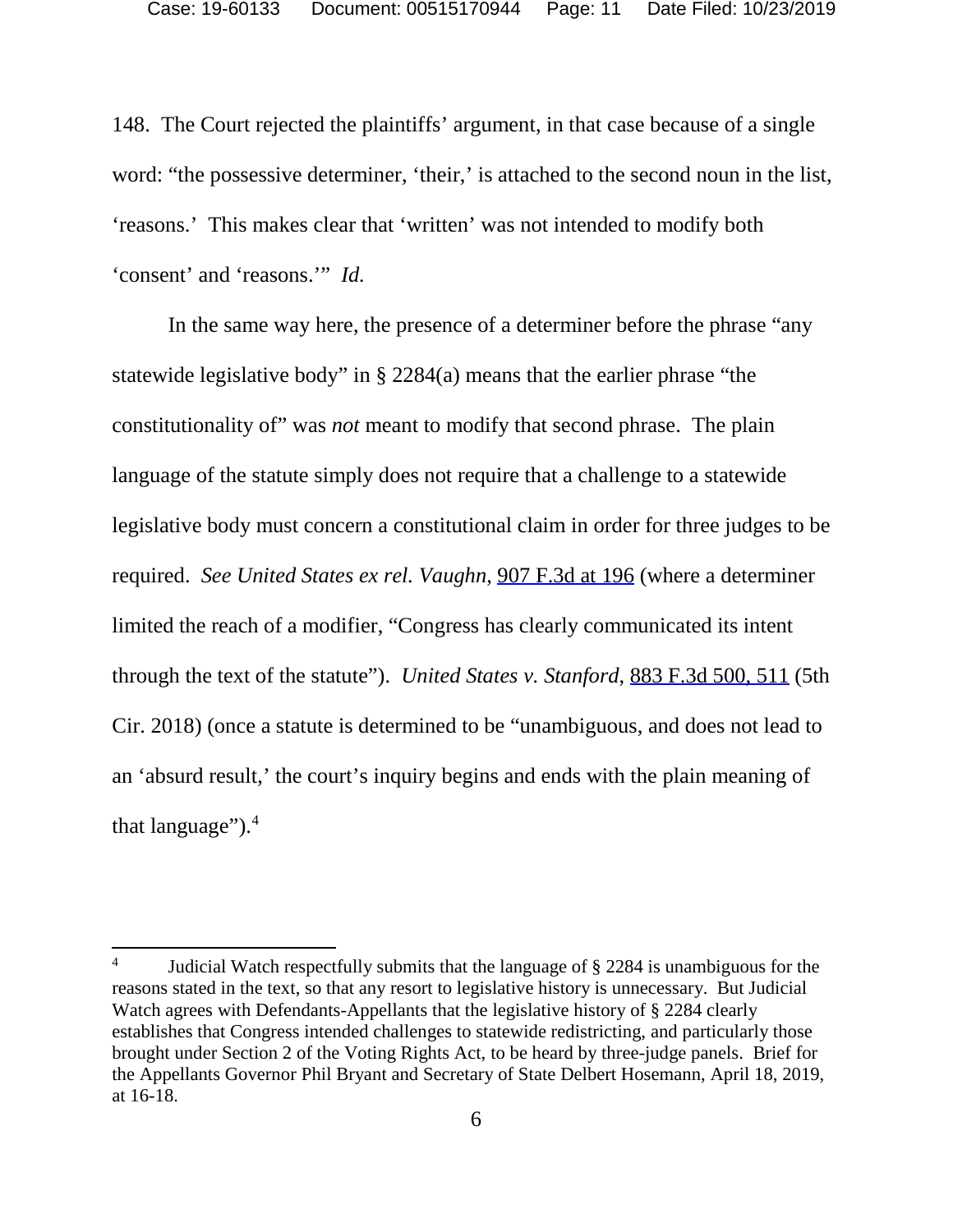Interpreting § 2284(a) to include only challenges to the constitutionality of the apportionment of statewide legislative districts, as Plaintiffs-Appellees and the district court does here, could lead to anomalous results. For example, a claim of *intentional* discrimination in the drawing of statewide districts equally violates Section 2 of the Voting Rights Act as well as the Fourteenth and Fifteenth Amendments. The identical factual claim could end up either before a single judge or before a three-judge panel, depending on how a plaintiff would choose to plead it.

This fact will allow plaintiffs to engage in forum- or judge-shopping, simply by altering how they plead their complaints. Indeed, it appears that this may have happened here, where Plaintiffs freely acknowledged in the briefing before the district court that "Plaintiffs consciously chose to bring a Section 2 results claim, and not a constitutional claim." Plaintiffs' Memorandum in Opposition to the Motion for Stay Pending Appeal Filed by the Governor and the Secretary of State at 6, *Thomas v. Bryant*, Case No. 3:18-441-CWR-FKB (S.D. Miss. Feb. 22, 2019), ECF No. 65.

## **II. The District Court Erred When It Relied Upon the Number of African American Candidates Elected to the Mississippi Senate as Probative Evidence of a Section 2 Violation of the Voting Rights Act.**

In 1982 Congress, in amending Section 2 of the Voting Right Act of 1965, 52 U.S.C. § 10301, added a *proviso* to the amendment that states that "nothing in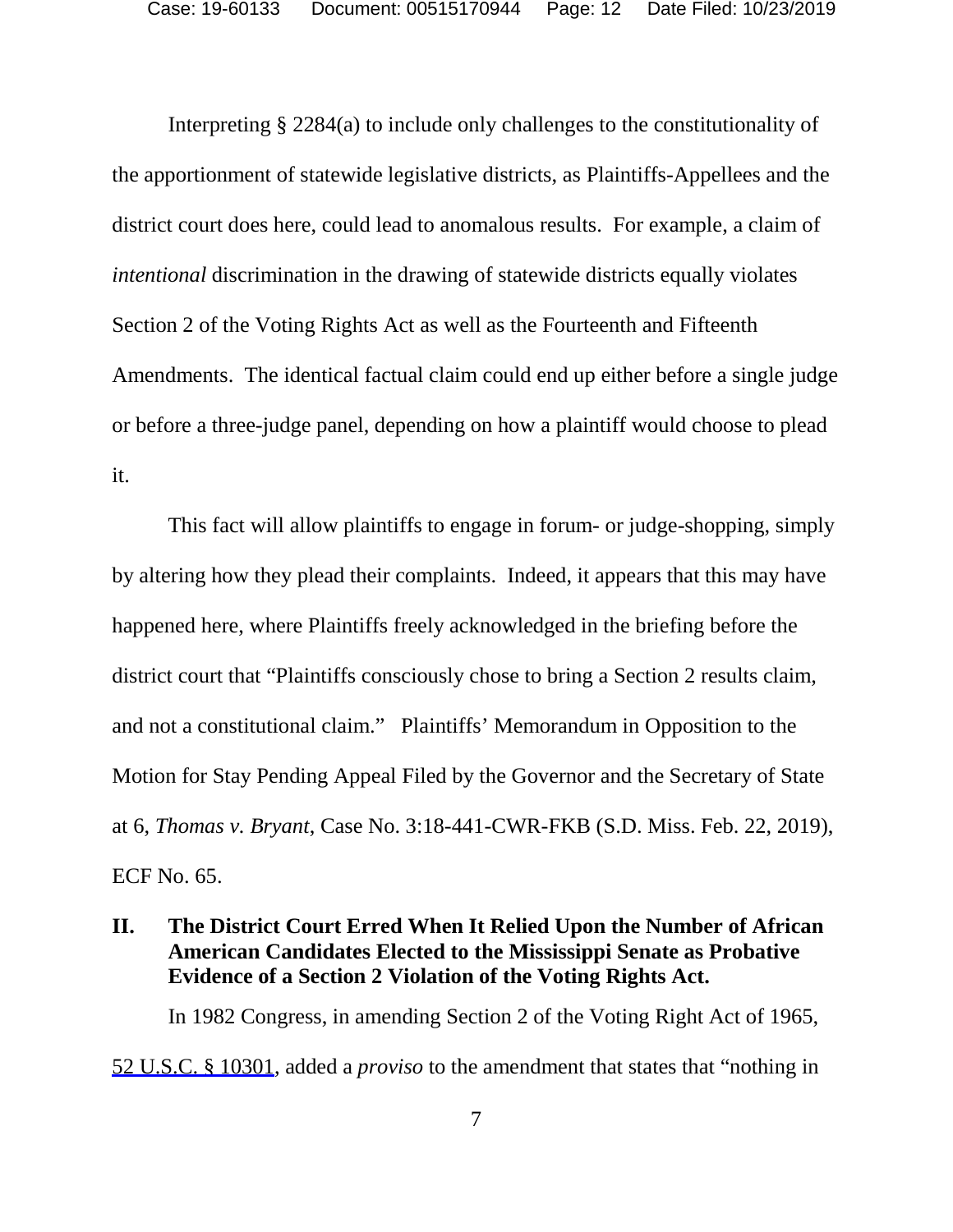this section establishes a right to have members of a protected class elected in numbers equal to their proportion in the population."Subsequently, in *Johnson v. De Grandy*, 512 U.S. 997 (1994), the U.S. Supreme Court elaborated on the distinction between this anti-proportional representation *proviso* and the term "proportionality" in vote dilution cases brought under Section  $2.5$  $2.5$  In opining about this distinction, the Court stated,

"Proportionality" as the term is used here links the number of majority-minority voting districts to minority members' share of the relevant population. The concept is distinct from the subject of the proportional representation clause of § 2, which provides that "nothing in this section establishes a right to have members of a protected class elected in numbers equal to their proportion in the population." . . . This proviso speaks to the success of minority candidates, as distinct from the political or electoral power of minority voters. *Cf.* Senate Report 29, n. 115 (minority candidates' success at the polls is not conclusive proof of minority voters' access to the political process). And the proviso also confirms what is otherwise clear from the text of the statute, namely, that the ultimate right of § 2 is equality of opportunity, not a guarantee of electoral success . . . .

*Id.* at 1014 n. 11; *accord*, *Mo. State Conf. of the NAACP v. Ferguson-Florissant* 

*Sch. Dist.*, 894 F.3d 924, 938-40, n.12 (8th Cir. 2018); *Solomon v. Liberty County* 

*Comm'rs*, 221 F.3d 1218, 1226, n. 5 (11th Cir. 2000). This distinction between the

proportional election of minority representatives, which is not required by Section

2, and proportionality between the minority population and the number of

<span id="page-12-0"></span> $\overline{a}$ <sup>5</sup> *De Grandy* involved challenges to single-member legislative districts in the Florida Legislature. 512 U.S. at 1000.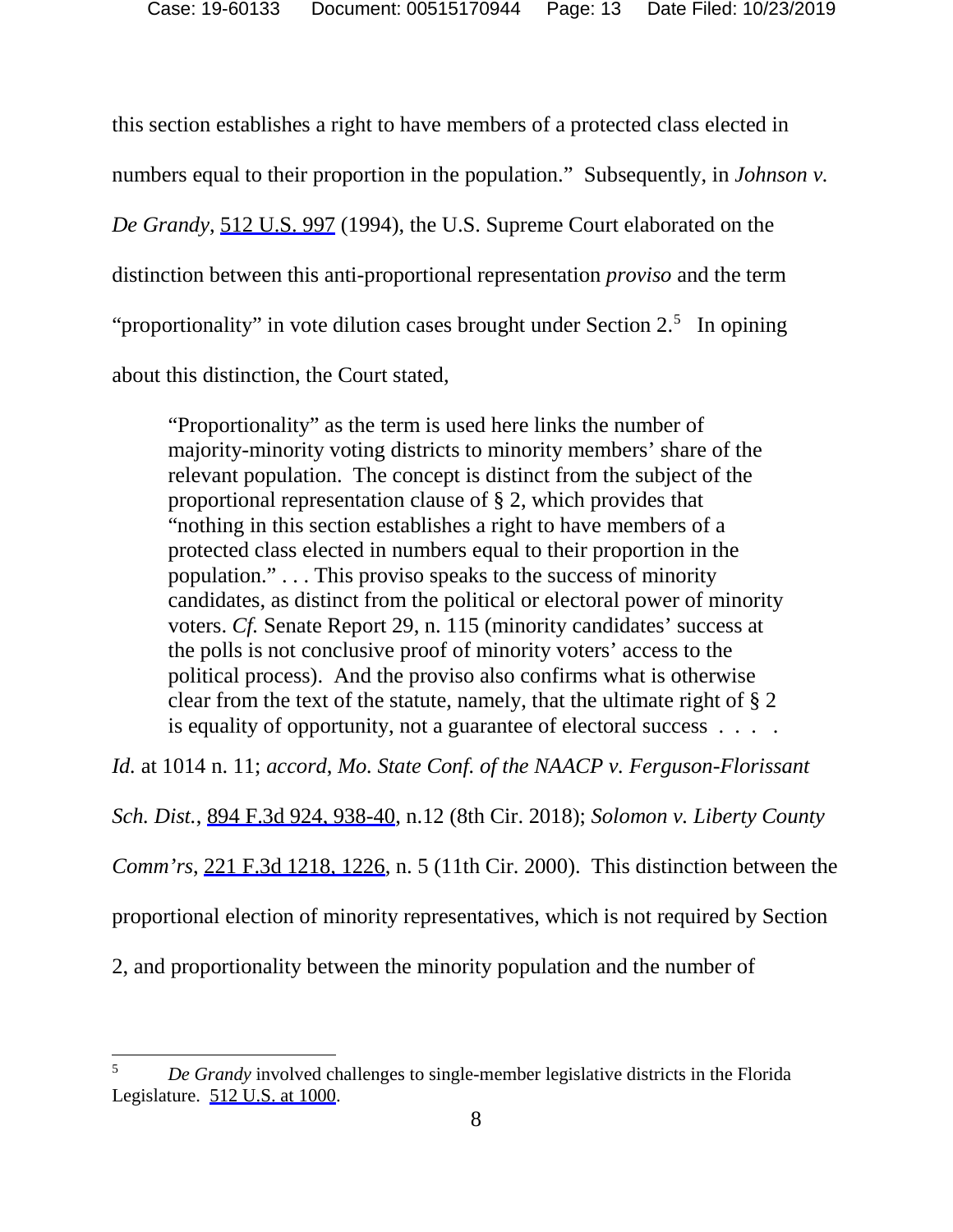majority-minority districts is an important one in Section 2 jurisprudence that the district court confused.

In making its determination that Mississippi Senate "District 22's lines result in African-Americans having less opportunity . . . to elect the State Senator of their choice" (*Thomas v. Bryant*, Case No. 3:18-CV-441-CWR-FKB, 2019 U.S. Dist. LEXIS 18006, at \*38 (S.D. Miss. Feb. 16, 2019)), the district court relied upon a number of findings that conflict with the anti-proportional representation *proviso* of Section 2. First, the district court noted that Mississippi's non-white population, according to the 2010 Census of Population, is 40.9%.<sup>[6](#page-13-0)</sup> The district court then went on to state that "one might have expected fresh maps to result in an upper legislative chamber with something like 31 white Senators and 21 non-white Senators." *Id.* at 37. This reasoning is directly contrary to the anti-proportional representation *proviso* of Section 2 that makes clear that minority groups do not have a statutory right to be able to elect a certain number of candidates of a particular race.

 $\overline{a}$ 

<span id="page-13-0"></span><sup>&</sup>lt;sup>6</sup> The district court's use of the 40.9 percentage of Mississippi's "non-white" population, instead of the percentage of Mississippi's "African American or black" population (which is 37.8 percent) was incorrect. Plaintiffs in this lawsuit challenged Senate District 22's configuration solely on the grounds that it denies to black voters the equal opportunity to participate politically and to elect candidates of their choice. Since Plaintiffs in this action made no claims that Senate District 22's boundaries adversely affect non-white citizens who are *not* black, the percentage of Mississippi's population that is black, and not "non-white," is the relevant basis for comparison.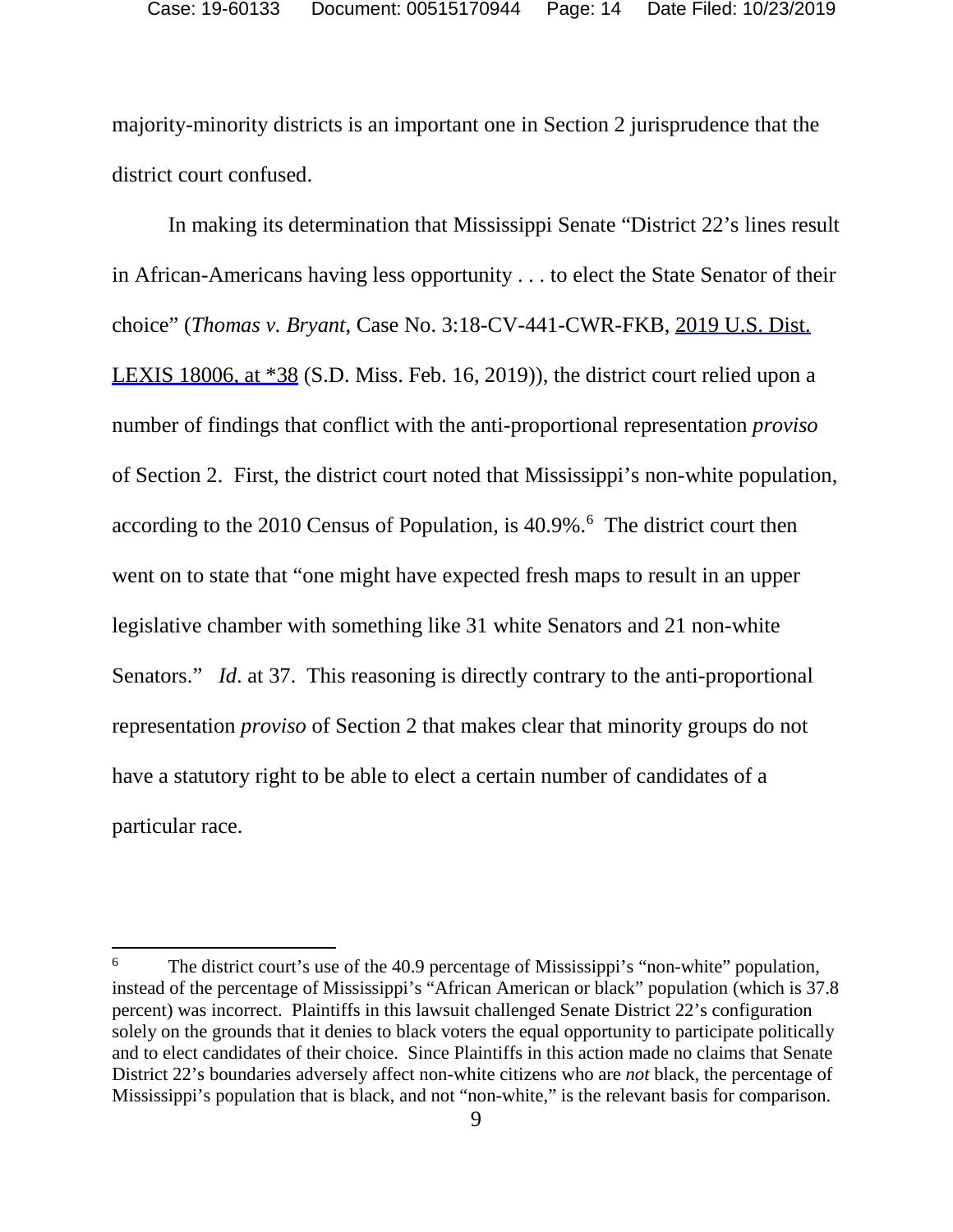In addition, the district court stated in its opinion that the Mississippi "Senate has never had more than 13 African-American members" at one time. *Id.*  Further, the district court summarized the evidence regarding the election of African Americans to the Mississippi Senate this way: "[i]n plain English, Mississippi's Senate is much whiter than Mississippi." *Id.* In reaching its conclusions, these statements by the district court make clear that it incorrectly gave great probative weigh to the fact that the percentage of Mississippi's senators who are African American is not proportional to the percentage of statewide population that is African American. Again, this fundamentally incorrect approach to finding a violation of Section 2 conflicts with the statute's *proviso*.

Although this reasoning by the district court regarding what weight to be given to the number of African-American members was clear legal error, this issue was not addressed by the merit panel majority. The issue was correctly discussed and considered in the merit panel dissent. *Thomas*, 938 F.3d at 180, 183-85 (Willett, J., dissenting). This legal error fundamentally affected the district court's legal analysis and requires that its final judgment be reversed.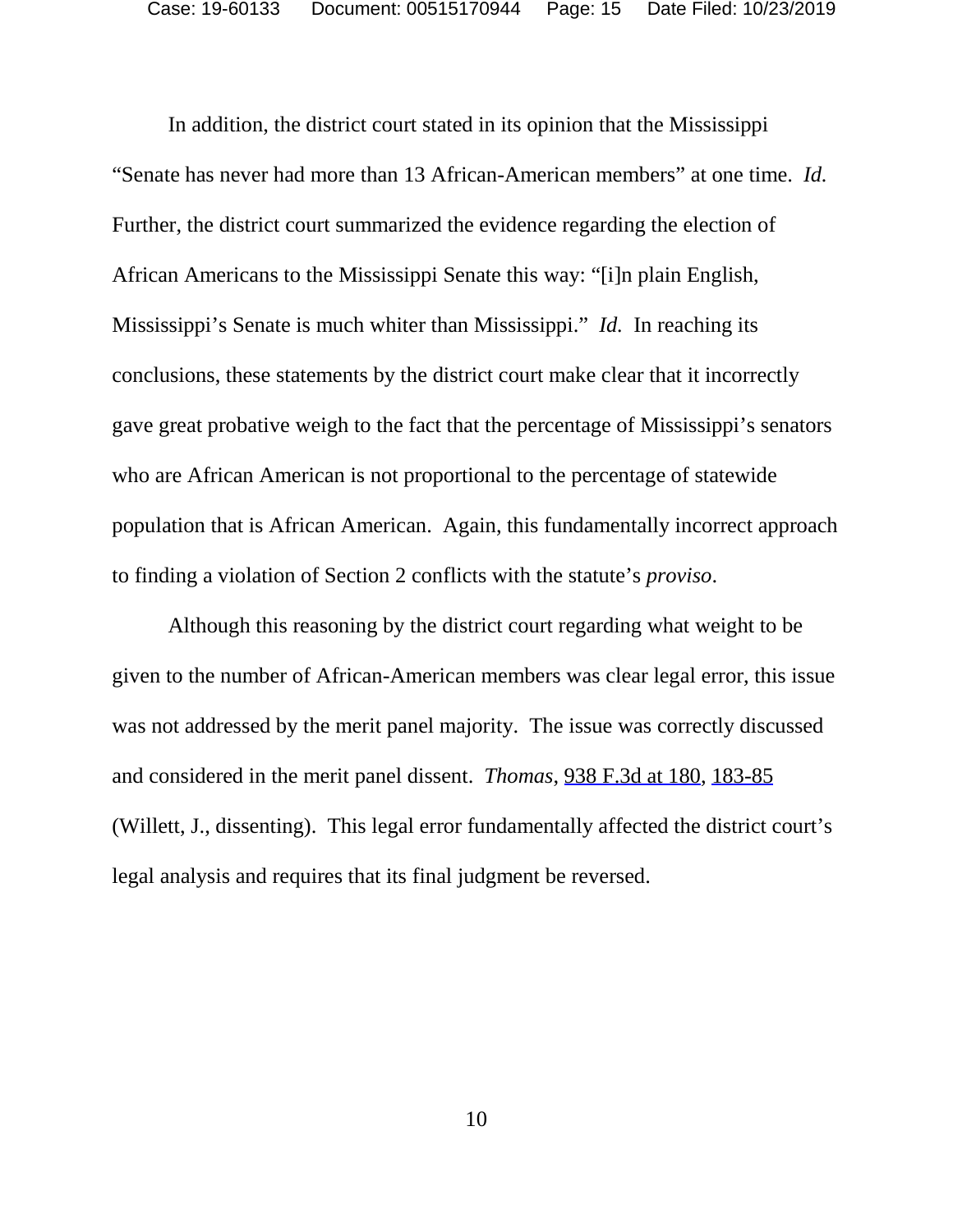#### **CONCLUSION**

For the foregoing reasons, *amicus curiae* Judicial Watch, Inc. respectfully requests that the Court vacate the final judgment of the district court and render judgment dismissing the complaint.

October 23, 2019 Respectfully submitted,

*/s/ J. Henry Ros*  J. Henry Ros CURRIE JOHNSON & MYERS, P.A. 925 Tommy Munro Drive, Suite H Biloxi, MS 39532 hros@curriejohnson.com

H. Christopher Coates LAW OFFICES OF H. CHRISTOPHER COATES 934 Compass Point Charleston, SC 29412 curriecoates@gmail.com

Robert D. Popper JUDICIAL WATCH, INC. 425 Third Street SW, Suite 800 Washington, DC 20024 rpopper@judicialwatch.org

*Attorneys for Amicus Curiae*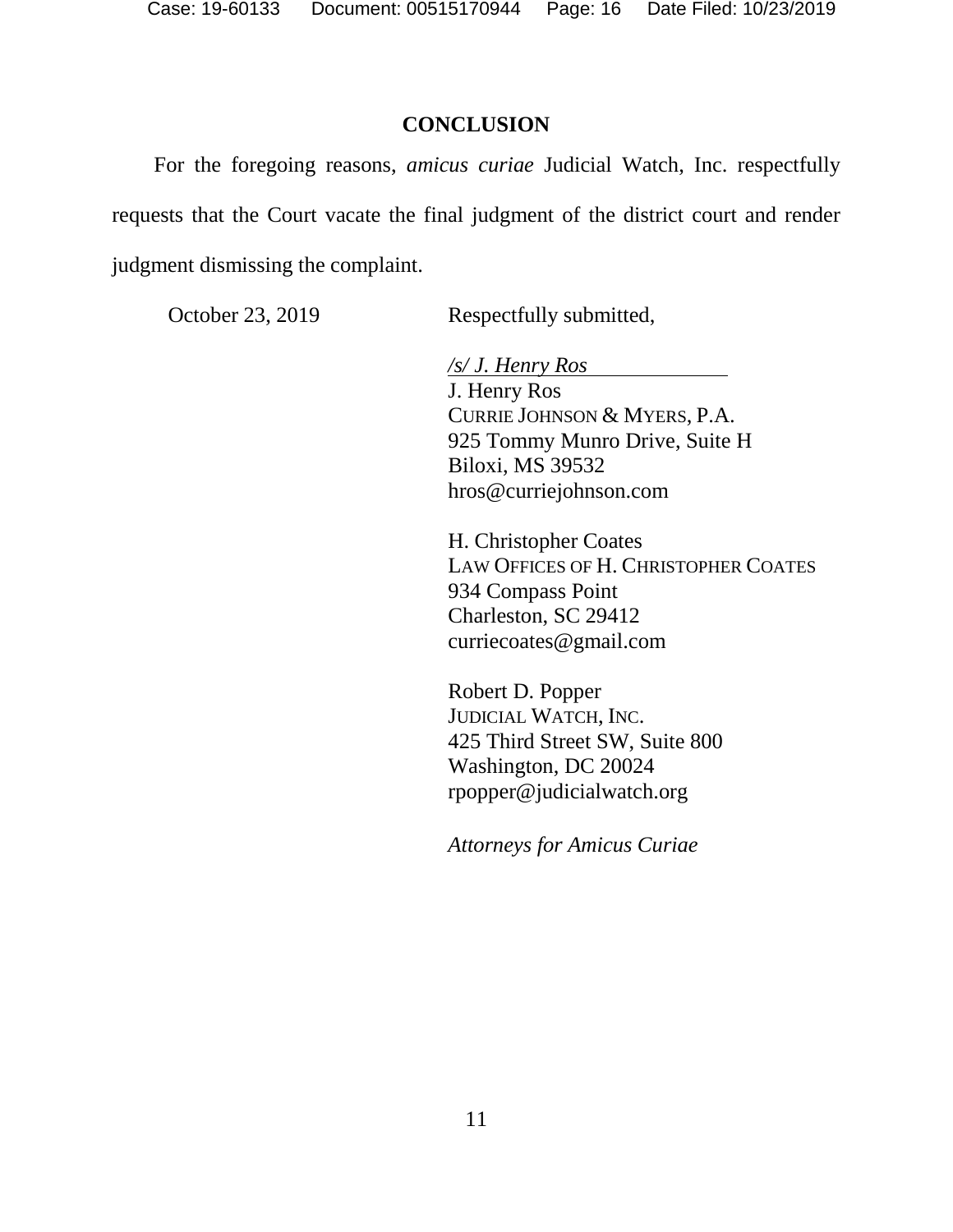## **CERTIFICATE OF SERVICE**

I hereby certify that on October 23, 2019, I electronically filed the

foregoing with the Clerk of the Court for the United States Court of Appeals for

the Fifth Circuit by using the appellate CM/ECF system.

Participants in the case who are registered CM/ECF users will be served by

the appellate CM/ECF system.

Notice will be delivered by other means to:

Mr. Arusha Gordon Lawyers' Committee for Civil Rights Under Law Suite 900 1500 K Street, N.W. Washington, DC 20005

Dated: October 23, 2019 Respectfully submitted,

*/s/ J. Henry Ros* 

J. Henry Ros CURRIE JOHNSON & MYERS, P.A. 925 Tommy Munro Drive, Suite H Biloxi, MS 39532 hros@curriejohnson.com